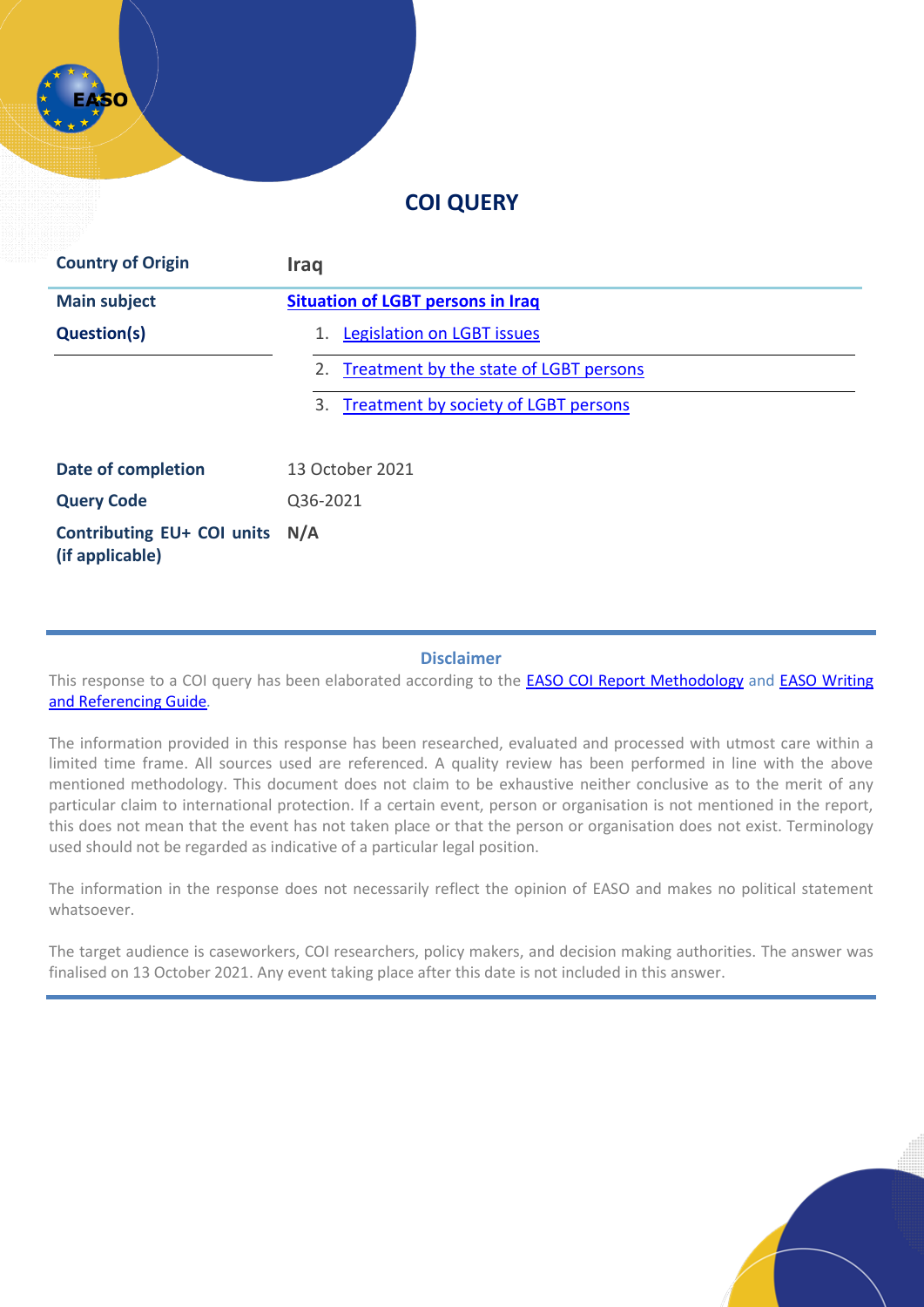# **COI QUERY RESPONSE - IRAQ**

## **Situation of LGBT persons in Iraq**

#### <span id="page-1-1"></span><span id="page-1-0"></span>**1. Legislation on LGBT issues**

According to Article 14 of Iraq's 2005 Constitution, 'Iraqis are equal before the law without discrimination based on gender, race, ethnicity, nationality, origin, colour, religion, sect, belief or opinion, or economic or social status'. 1

According to the United States Department of State (USDOS), the Iraqi Penal Code (Law No. 111 of 1969)<sup>2</sup> 'criminalizes consensual same-sex conduct if those engaging in the conduct are younger than age 18, while it does not criminalize any same-sex activities among adults'.<sup>3</sup> According to Human Rights Watch, 'Article 394 of Iraq's penal code makes it illegal to engage in extra-marital sex, a violation of the right to privacy that disproportionately harms lesbian, gay, bisexual, and transgender (LGBT) people'. Human Rights Watch also draws attention to Paragraph 401 of the Code regarding so-called 'immodest acts', which is described as 'a vague provision that could be used to target sexual and gender minorities'.<sup>4</sup>

Similarly, Human Rights Watch also pointed out that '[p]aragraph 210 prohibits the dissemination of any information or idea that "disturbs the public peace," while paragraphs 403 and 404 penalize any "obscene or indecent publication or speech"', provisions which have the potential to be used against LGBT persons and activists.<sup>5</sup>

In a 2020 report, the International Lesbian and Gay Association (ILGA) stated that 'Article 10 of Iraq's Law of Non-Governmental Organizations (Law No. 12) (2010) forbids all NGOs from "conducting any activities or pursuing any goals that violate the constitution or other Iraqi laws"'. According to the source, 'the General Secretariat of the Iraqi Council of Ministers has reportedly denied permission to at least one queer organisation to operate locally', relying on that particular legislation.<sup>6</sup>

### <span id="page-1-2"></span>**2. Treatment by the State of LGBT persons**

USDOS stated in its 2020 report on human rights practices in Iraq that '[d]espite repeated threats and violence targeting [..] LGBTI [lesbian, gay, bisexual, transgender and intersex] individuals, specifically gay men, the government failed to identify, arrest, or prosecute attackers or to protect targeted individuals'. The same source quoted unnamed NGOs, who claimed that 'Iraqis who experienced severe discrimination, torture, physical injury, and the threat of death on the basis of real or perceived sexual orientation, gender identity and expression, and sex characteristics' were

<sup>&</sup>lt;sup>1</sup> Iraq, Constitution of the Republic of Iraq, 2005[, url](https://www.constituteproject.org/constitution/Iraq_2005.pdf?lang=en)

<sup>&</sup>lt;sup>2</sup> Iraq, Iraqi Penal Code (Law No. 111 of 1969), <mark>url</mark>

<sup>&</sup>lt;sup>3</sup> USDOS, Iraq 2020 Country Report on Human Rights Practices, 30 March 2021, [url](https://www.state.gov/report/custom/cf263bca3f/)

<sup>&</sup>lt;sup>4</sup> HRW, World report 2021: Iraq, 13 January 2021[, url](https://www.hrw.org/world-report/2021/country-chapters/iraq#0ed443)

<sup>&</sup>lt;sup>5</sup> HRW, Audacity In Adversity: LGBT Activism in the Middle East and North Africa, April 2018, [url,](https://www.hrw.org/sites/default/files/report_pdf/lgbt_mena0418_web_0.pdf) Annex, p. 66

<sup>&</sup>lt;sup>6</sup> ILGA, State-Sponsored Homophobia Global Legislation Overview Update, December 2020, <u>url</u>, p. 174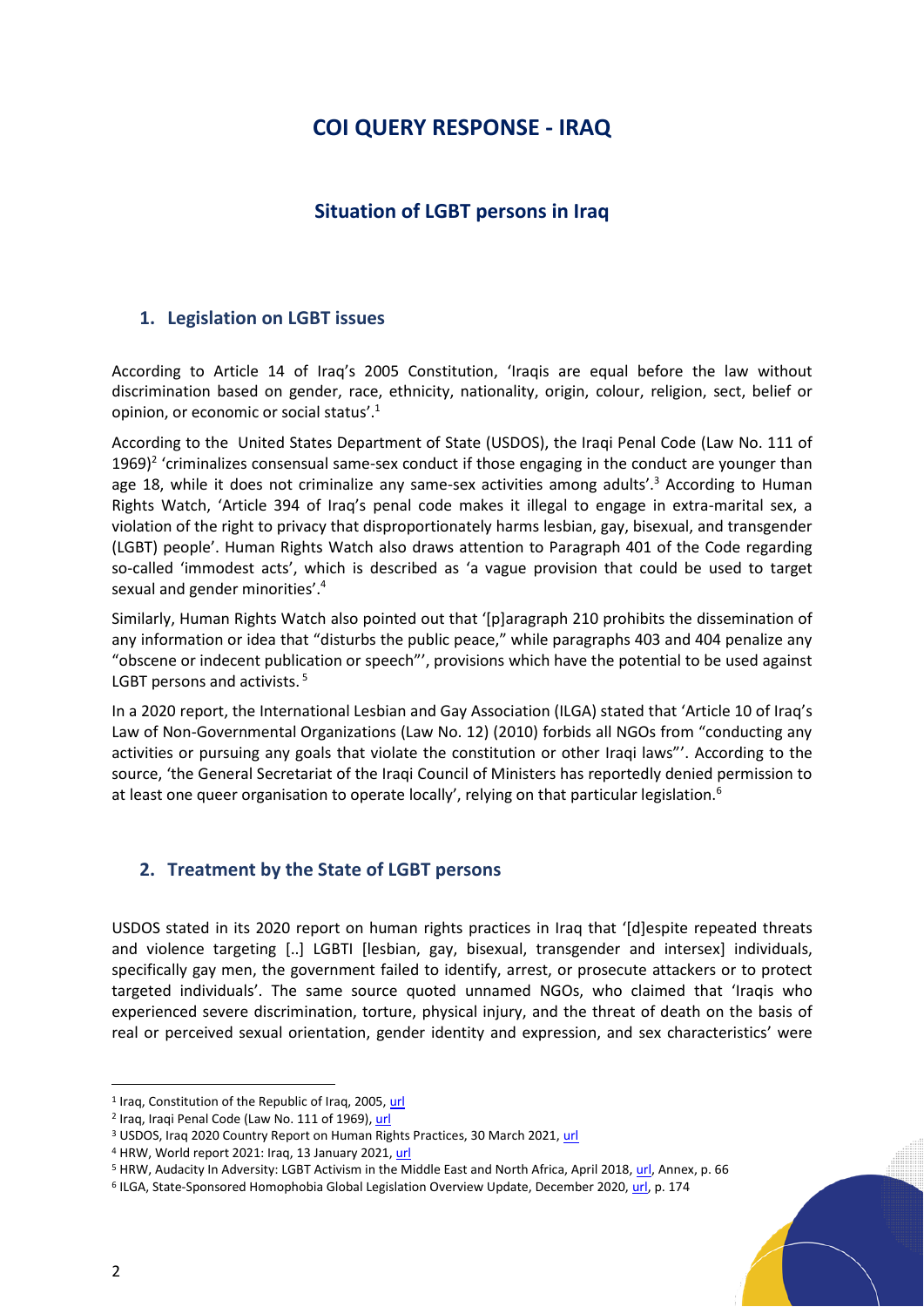not able 'to challenge those actions via courts or government institutions'. <sup>7</sup> Similarly, in its 2021 World Report, Human Rights Watch stated that 'over the years authorities have not held accountable perpetrators, including security forces, of kidnappings, torture, and killings of people perceived as gay and transgender'. 8

On 27 March 2020, LGBT activists were quoted in a media report expressing 'fear of violence from the state security forces', should they openly 'display their sexual orientations'. 9

On 18 May 2020, the Iraqi foreign ministry along with other officials, condemned the decision of the embassies of Canada, the United Kingdom and the European Union, as well as of the World Bank office, in Baghdad to raise the rainbow flag on 17 May 2020 to celebrate the International Day Against Homophobia, Transphobia, and Biphobia.<sup>10</sup>

On 9 April 2021, a report by Voice of America stated that, during the previous week, 'Kurdish security forces in Sulaymaniyah reportedly arrested several gay men. The government denied targeting the group, saying its operation was rather to crack down on prostitution'. $^{\rm 11}$ 

### <span id="page-2-0"></span>**3. Treatment by Society of LGBT persons**

A media report of 27 March 2020 quoted LGBT activists expressing their reluctance to openly display their sexual orientation due to the fear of being targeted in particular by 'various religious-affiliated militias', claiming that 'their lives could be in danger'.<sup>12</sup>

On 28 March 2020, Iraqi Shi'ite cleric leader Muqtada al-Sadr expressed opposition against gay marriage on a social media network, claiming that the legalisation in various countries of same-sex marriage had 'caused the outbreak of the coronavirus pandemic'. 13

On 17 May 2020, several foreign embassies and the World Bank office in Baghdad raised the rainbow flag to celebrate the International Day Against Homophobia, Transphobia, and Biphobia.<sup>14</sup> In addition to objections by government officials, the move was met with 'strenuous objections by Islamic parties and PMU [Popular Mobilization Units/ Popular Mobilization Forces] militias'.<sup>15</sup> According to USDOS quoting unnamed media sources, 'a few days after the rainbow flaw was raised [..] a young gay man was killed in Baghdad's Sadr City neighbourhood, and another in Babil Province, in an apparent backlash against the flag raising'.<sup>16</sup>

On 22 May 2020, a media report stated that 'LGBT rights are non-existent in Iraq, where homosexuality, transgenderism, and cross dressing are highly taboo among Muslims and minority

<sup>&</sup>lt;sup>7</sup> USDOS, Iraq 2020 Country Report on Human Rights Practices, 30 March 2021, [url](https://www.state.gov/report/custom/cf263bca3f/)

<sup>&</sup>lt;sup>8</sup> HRW, World report 2021: Iraq, 13 January 2021[, url](https://www.hrw.org/world-report/2021/country-chapters/iraq#0ed443)

<sup>&</sup>lt;sup>9</sup> The New Arab, 'We are here': The LGBT activists on the frontline of Iraq's revolution, 27 March 2020, [url](https://english.alaraby.co.uk/analysis/fight-lgbt-rights-iraqs-revolution)

<sup>&</sup>lt;sup>10</sup> The New Arab, Baghdad demands apology after EU embassies raise 'LGBTQ rainbow flag' in Iraqi capital, 18 May 2020, [url;](https://english.alaraby.co.uk/news/eu-embassies-face-iraqi-backlash-after-raising-lgbtq-flag) Kurdistan 24, Iraq condemns foreign embassies for violating country's 'values' by displaying rainbow flag, 17 May 2020, [url](https://www.kurdistan24.net/en/story/22442-Iraq-condemns-foreign-embassies-for-violating-country%E2%80%99s-%E2%80%98values%E2%80%99-by-displaying-rainbow-flag)

<sup>11</sup> VOA, LGBTQ Members Face Threats in Iraqi Kurdistan, 9 April 2021, [url](https://www.voanews.com/a/extremism-watch_lgbtq-members-face-threats-iraqi-kurdistan/6204379.html)

<sup>&</sup>lt;sup>12</sup> The New Arab, 'We are here': The LGBT activists on the frontline of Iraq's revolution, 27 March 2020[, url](https://english.alaraby.co.uk/analysis/fight-lgbt-rights-iraqs-revolution)

<sup>13</sup> MEE, Coronavirus: Iraqis criticise Muqtada al-Sadr for same-sex marriage claims, 30 March 2020, [url](https://www.middleeasteye.net/news/coronavirus-iraq-muqtda-sadr-covid-19-same-sex-marriage?__cf_chl_jschl_tk__=pmd_Ar44fb5YcEI9mWuAC.mFkjyjZI9bnN3I8yqqF.jP92E-1633964626-0-gqNtZGzNAjujcnBszQo9)

Jerusalem post (The), Pro-Iran cleric in Iraq says same-sex marriage caused coronavirus, 29 March 2020[, url](https://www.jpost.com/middle-east/pro-iran-regime-cleric-in-iraq-says-same-sex-marriage-caused-coronavirus-622707)

<sup>&</sup>lt;sup>14</sup> The New Arab, Baghdad demands apology after EU embassies raise 'LGBTQ rainbow flag' in Iraqi capital, 18 May 2020, [url](https://english.alaraby.co.uk/news/eu-embassies-face-iraqi-backlash-after-raising-lgbtq-flag); Kurdistan 24, Iraq condemns foreign embassies for violating country's 'values' by displaying rainbow flag, 17 May 2020, [url](https://www.kurdistan24.net/en/story/22442-Iraq-condemns-foreign-embassies-for-violating-country%E2%80%99s-%E2%80%98values%E2%80%99-by-displaying-rainbow-flag)

<sup>&</sup>lt;sup>15</sup> Al Monitor, Rainbow flags over Baghdad fan debate, spur fear, 27 May 2020, [url](https://www.al-monitor.com/originals/2020/05/iraq-lgbt-culture-justice.html#ixzz799rBqmQy)

<sup>&</sup>lt;sup>16</sup> USDOS, Iraq 2020 Country Report on Human Rights Practices, 30 March 2021, [url](https://www.state.gov/report/custom/cf263bca3f/); Shafaq, Gunmen assassinate "Gay" person in Baghdad, 20 May 2020[, url](https://shafaq.com/en/iraq-news/gunmen-assassinate-gay-person-in-baghdad/)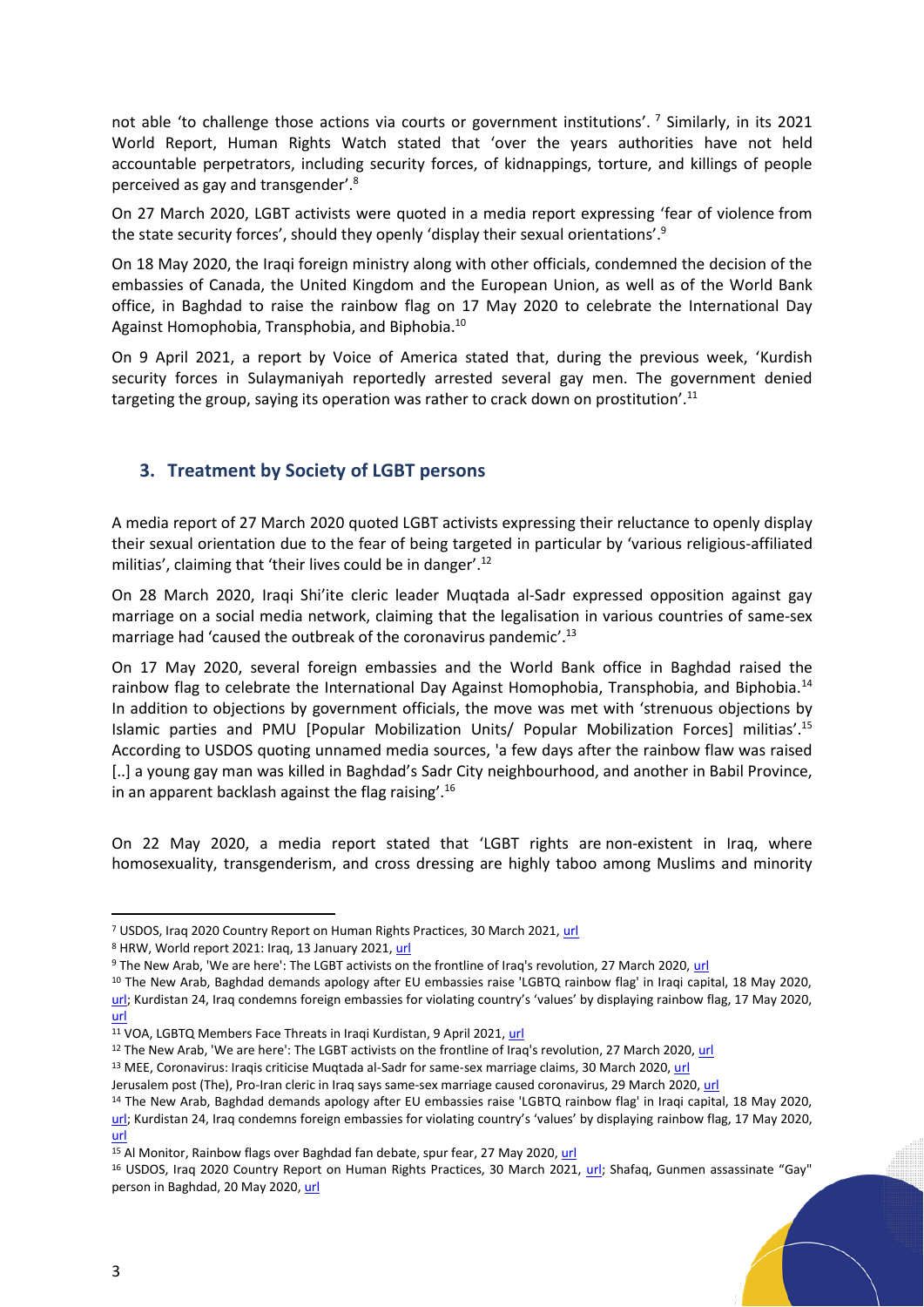Christians alike'. 17

In June 2020, Iraqueer, an Iraqi NGO working to advance LGBT+ rights, published a report on the 'spread of anti-LGBT+ rhetoric' in the Iraqi media. According to the organisation, the 'majority of media coverage' in Iraq 'is biased against the LGBT+ community, reinforcing discriminatory ideas that LGBT+ individuals are alien to Iraqi society, and that LGBT+ identities are ailments that must be treated and eradicated'.<sup>18</sup>

On 1 October 2020, the Middle East Eye media outlet stated that 'LGBTQ [lesbian, gay, bisexual, transgender and queer] people in the country have for years faced the threat of violence, with many murders taking place at the hands of armed groups that face little to no accountability'. The same source quoted a protestor in Baghdad, who stated that her announcement of being gay had caused her 'problems, including threats by militias'. The report also highlighted the ongoing 'campaign of violence by non-state armed groups in Iraq' against various groups including 'LGBTQ people', which had 'led to increasing calls for the government to rein in the militias and hold them accountable for their actions'. 19

In its 2021 Freedom in the World report, Freedom House stated that 'LGBT+ people are unable to enjoy equal political rights in practice due to harsh societal discrimination, and the main political parties do not advocate for the interests of LGBT+ people in their platforms'. The same source highlighted that, while same-sex relations 'are not explicitly prohibited, [..] LGBT+ people risk violence if they are open about their identity'.<sup>20</sup>

According to USDOS, LGBTI individuals in the Kurdistan Region of Iraq (KRI) 'also faced intimidation, threats, violence, and discrimination'. The source quoted accounts of LGBTI individuals who stated that 'they could not live openly' in the KRI due to fearing 'violence at the hands of family members, acquaintances, or strangers'. Moreover, LGBTI individuals in the KRI 'struggled to be accepted' by their families and community, and 'disguised their identity from their families due to fear of violence, verbal abuse, and killing'. 21

On 6 May 2021, a media report quoted an Iraqi refugee in the United Kingdom, stating that he had 'been badly beaten and thrown in prison three times for being gay' in his native city of Sulaymaniyah, in the KRI.<sup>22</sup>

A 2021 report by ILGA-Asia stated that 'LGBTIQ [lesbian, gay, bisexual, transgender/transsexual, intersex and queer] people continue to face risks when trying to get treatment for sexually transmitted infections (STI), especially when the STI could indicate the type of sex they have', with such people facing 'the risk of being outed to the police by the doctor'. The same source stated that 'LGBTIQ Iraqis often find themselves either being kicked out by their families or escaping them as their lives are in danger', while also highlighting that the 'lack of employment opportunities for many LGBTIQ people, especially those who have nonconforming gender expressions, or those that do not match their gender markers, further marginalizes them'.<sup>23</sup>

In a June 2020 report covering the period April 2019-March 2020, USDOS stated that, among other groups, LGBTI persons in the KRI were 'particularly vulnerable to sex trafficking. LGBTI individuals across all ethnic and religious groups remained at risk of sex trafficking primarily because of cultural stigmas'.<sup>24</sup> In its subsequent 2021 report focusing on the period April 2020-March 2021, USDOS

<sup>&</sup>lt;sup>17</sup> New Arab (The), The Iraq Report: LGBT flag sparks outcry as embassy spat rages, 22 May 2020[, url](https://english.alaraby.co.uk/analysis/iraq-report-raising-lgbt-flag-sparks-outcry)

<sup>&</sup>lt;sup>18</sup> Iraqueer, BIASED - Iraqi Media and the Spread of Anti-LGBT+ Rhetoric, June 2020[, url,](https://www.iraqueer.org/uploads/1/2/4/0/124034920/media_report_-_english_.pdf) p. 4

<sup>&</sup>lt;sup>19</sup> MEE, LGBTQ activists in Iraq will 'not hesitate' to keep on protesting despite threats, 1 October 2020[, url](https://www.middleeasteye.net/news/iraq-protests-lgbt-threats)

<sup>&</sup>lt;sup>20</sup> Freedom House, 2021 Freedom in the World Iraq, 3 March 2021, [url](https://freedomhouse.org/country/iraq/freedom-world/2021)

<sup>&</sup>lt;sup>21</sup> USDOS, Iraq 2020 Country Report on Human Rights Practices, 30 March 2021, [url](https://www.state.gov/report/custom/cf263bca3f/)

<sup>&</sup>lt;sup>22</sup> Pink News, Brave Iraqi refugee fled to the UK after being brutally beaten and thrown in prison just for being gay, 6 May 2021[, url](https://www.pinknews.co.uk/2021/05/06/refugee-gay-iraq-sulaymaniyah-kurdistan-lgbt/)

<sup>&</sup>lt;sup>23</sup> ILGA Asia, Lives at risk: The perpetual struggles of LGBTIQ people in Iraq, 2021[, url,](https://static1.squarespace.com/static/5a84777f64b05fa9644483fe/t/60b8b0452a2ef7287839600c/1622716676226/Country+Report_Iraq.pdf) p. 10

<sup>&</sup>lt;sup>24</sup> USDOS, 2020 Trafficking in Persons Report: Iraq, 25 June 2020, [url](https://www.state.gov/reports/2020-trafficking-in-persons-report/iraq/)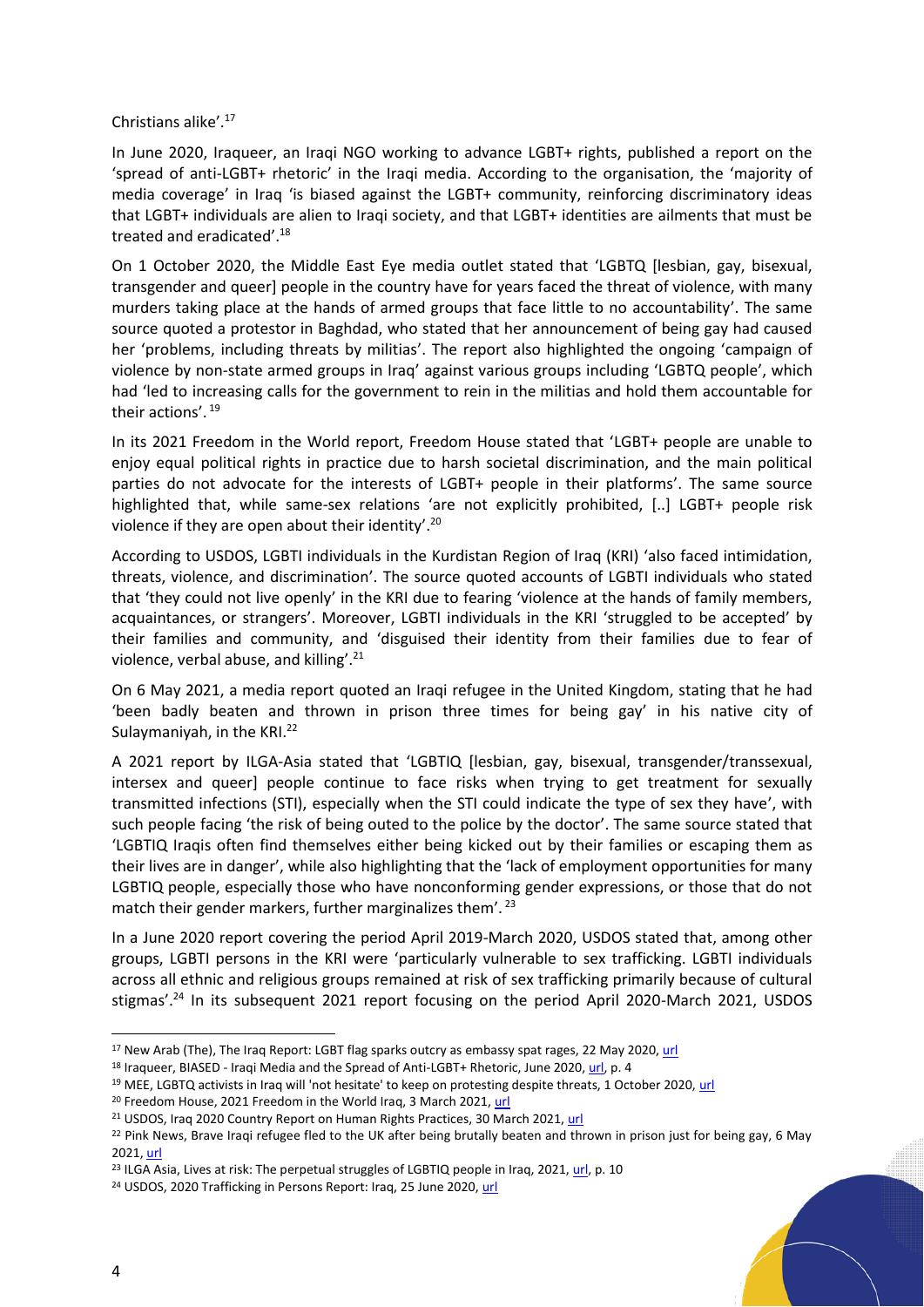confirmed its previous assessment regarding the risks faced by LGBTI persons in the KRI.<sup>25</sup>

In August 2021, Oxfam published the results of a social research study in Iraq focusing on gender issues. Among others, it was found that the 'most stigmatized and rejected traits of masculinities' were 'those that counter traditional customs and cultural practices. These include behaviours that are considered transgressions against traditional religious norms, beliefs, and morals', including homosexuality. 26

<sup>&</sup>lt;sup>25</sup> USDOS, 2021 Trafficking in Persons Report: Iraq, 1 July 2021, url

<sup>&</sup>lt;sup>26</sup> Oxfam, Social Norms Structuring Masculinities, Gender Roles, and Stereotypes, August 2021, url, p. 17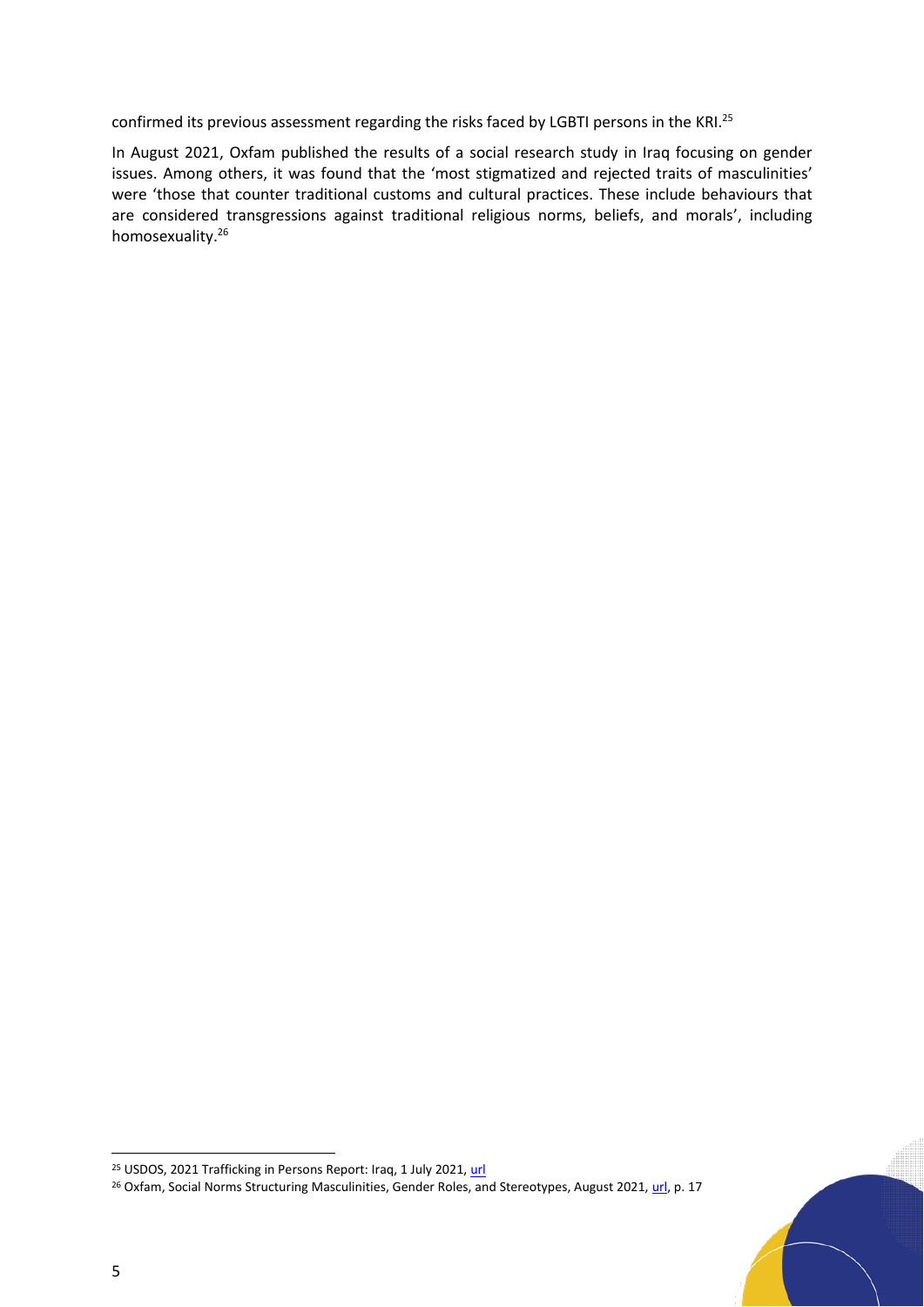## **SOURCES USED**

Al Monitor, Rainbow flags over Baghdad fan debate, spur fear, 27 May 2020, https://www.almonitor.com/originals/2020/05/iraq-lgbt-culture-justice, accessed 13 October 2021

Freedom House, 2021 Freedom in the World Iraq, 3 March 2021, https://freedomhouse.org/country/iraq/freedom-world/2021, accessed 13 October 2021

Human Rights Watch, Audacity In Adversity: LGBT Activism in the Middle East and North Africa, April 2018, https://www.hrw.org/sites/default/files/report\_pdf/lgbt\_mena0418\_web\_0.pdf, accessed 13 October 2021

Human Rights Watch, World report 2021: Iraq, 13 January 2021, https://www.hrw.org/worldreport/2021/country-chapters/iraq#0ed443, accessed 13 October 2021

ILGA (International Lesbian, Gay, Bisexual, Trans and Intersex Association) Asia, Lives at risk: The perpetual struggles of LGBTIQ people in Iraq, 2021, https://static1.squarespace.com/static/5a84777f64b05fa9644483fe/t/60b8b0452a2ef7287839600c/162 2716676226/Country+Report\_Iraq.pdf, accessed 13 October 2021

ILGA (International Lesbian, Gay, Bisexual, Trans and Intersex Association), State-Sponsored Homophobia Global Legislation Overview Update, December 2020, https://ilga.org/downloads/ILGA\_World\_State\_Sponsored\_Homophobia\_report\_global\_legislation\_overv iew\_update\_December\_2020.pdf, accessed 13 October 2021

Iraq, Constitution of the Republic of Iraq, 2005, https://www.constituteproject.org/constitution/Iraq\_2005.pdf?lang=en, accessed 13 October 2021

Iraq, Iraqi Penal Code (Law No. 111 of 1969), 1969, https://www.refworld.org/docid/452524304.html, accessed 13 October 2021

Iraqueer, BIASED - Iraqi Media and the Spread of Anti-LGBT+ Rhetoric, June 2020, https://www.iraqueer.org/uploads/1/2/4/0/124034920/media\_report\_-\_english\_.pdf, accessed 13 October 2021

Jerusalem post (The), Pro-Iran cleric in Iraq says same-sex marriage caused coronavirus, 29 March 2020, https://www.jpost.com/middle-east/pro-iran-regime-cleric-in-iraq-says-same-sex-marriage-causedcoronavirus-622707, accessed 13 October 2021

Kurdistan 24, Iraq condemns foreign embassies for violating country's 'values' by displaying rainbow flag, 17 May 2020, https://www.kurdistan24.net/en/story/22442-Iraq-condemns-foreign-embassies-forviolating-country%E2%80%99s-%E2%80%98values%E2%80%99-by-displaying-rainbow-flag, accessed 13 October 2021

Middle East Eye, Coronavirus: Iraqis criticise Muqtada al-Sadr for same-sex marriage claims, 30 March 2020, https://www.middleeasteye.net/news/coronavirus-iraq-muqtda-sadr-covid-19-same-sexmarriage? cf chl\_jschl\_tk\_=pmd\_Ar44fb5YcEI9mWuAC.mFkjyjZI9bnN3I8yqqF.jP92E-1633964626-0gqNtZGzNAjujcnBszQo9, accessed 13 October 2021

Middle Easy Eye, LGBTQ activists in Iraq will 'not hesitate' to keep on protesting despite threats, 1 October 2020, https://www.middleeasteye.net/news/iraq-protests-lgbt-threats, accessed 13 October 2021